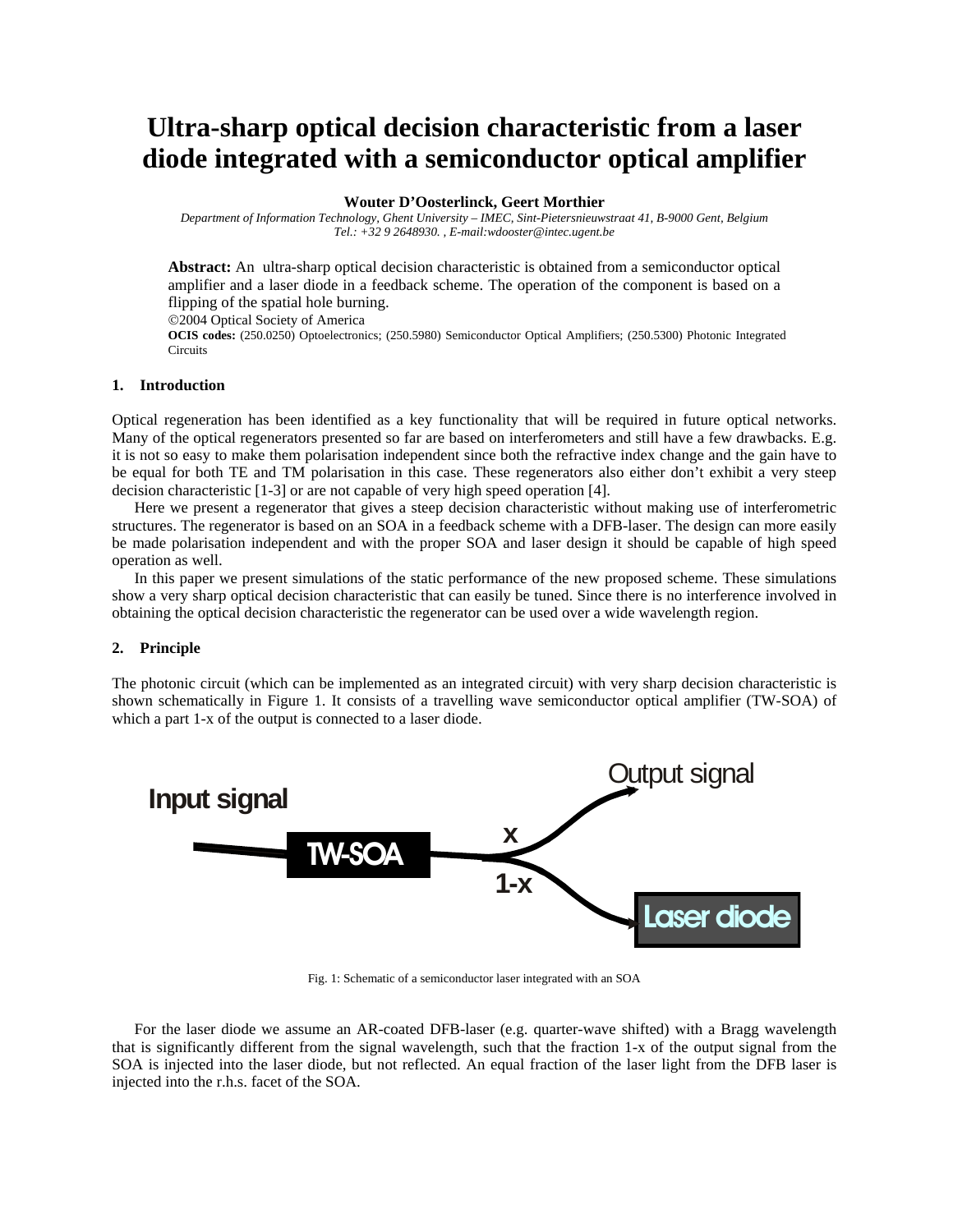The operation of the circuit is based on the spatial hole burning inside the SOA. At low signal input power, the signal injection into the laser diode is weak, the laser diode emits a high power and hence a high power is injected at the r.h.s. facet of the SOA. The spatial hole burning in the SOA is then such that the carrier depletion is especially strong on the l.h.s. of the SOA. However, when the input signal power increases, the injection into the laser diode increases, the laser power decreases and so does the injection of laser power into the SOA. The injection of power into the SOA thus becomes more evenly distributed over both facets and the spatial hole burning decreases and is characterised by a more symmetric carrier density distribution. This lower spatial hole burning results in a higher gain for the input signal, which in turn results in a larger injection into the laser diode, a decreased laser power and a decreased injection at the r.h.s. facet of the SOA. This last effect results in a further decrease of the spatial hole burning and hence a further increase of the gain for the signal and eventually a further reduction of the laser power. At a certain input power, this multiplicative effect is so strong that the spatial hole burning flips from being predominantly determined by the laser power to being predominantly determined by the signal power. It is exactly this flipping of the spatial hole burning which results in a very sharp decision characteristic.

At low input powers the high power injected from the laser into the SOA results in a suppression of the signal ouput power. When a high signal power is injected in the SOA, and as a result the laser power drops significantly, the output signal power rises very quickly resulting in a very sharp optical decision characteristic.

Furthermore, since the SOA is always in saturation in this configuration, a high speed can be obtained if we can avoid the laser switching off at high input powers. This is done by setting the currents of the SOA and laser together with the coupling factor (1-x) such that the output saturation power of the SOA multiplied with that coupling factor (1-x) forces the laser to operate just above threshold. In this way, we avoid the turn-on delay of the laser at switch-on. Obviously, also a fast laser with a large 3-dB modulation bandwidth must be chosen to get high speed operation.

### **3. Simulation results**

Simulations were performed using commercially available software (*VPI Transmission Maker, VPI inc*.). The structure from Figure 1 with the following parameters was simulated: the laser was a bulk  $\lambda/4$ -shifted DFB laser with L<sub>d</sub> = 500 µm,  $\kappa$ L<sub>d</sub> = 3, the length of the SOA was L<sub>a</sub> = 500 µm. Both laser and SOA had an inversion factor n<sub>sp</sub>  $= 2$ . The Bragg wavelength of the laser is 1552 nm. The coupling factor (1-x) was chosen as 0.75, providing a strong coupling between the laser and the SOA.

The simulation results shown in Figure 2 show a very steep optical decision characteristic that is nearly digital. The signal wavelength is 1542nm. The output power shifts from the low to the high level over an input power range of less than 0.5mW. We also show the possibility to control the decision point by adjusting the currents of SOA and/or laser. One can see that noise suppression at the zero-level could be difficult due to the rising slope. This slope follows directly from the working principle as the rising input powers get less suppressed bij the (decreasing) laser power. For input powers above the decision point we see a flat one-level of which the height is determined by the output saturation power of the SOA.



Fig. 2: Optical decision characteristics of a semiconductor laser integrated with an SOA